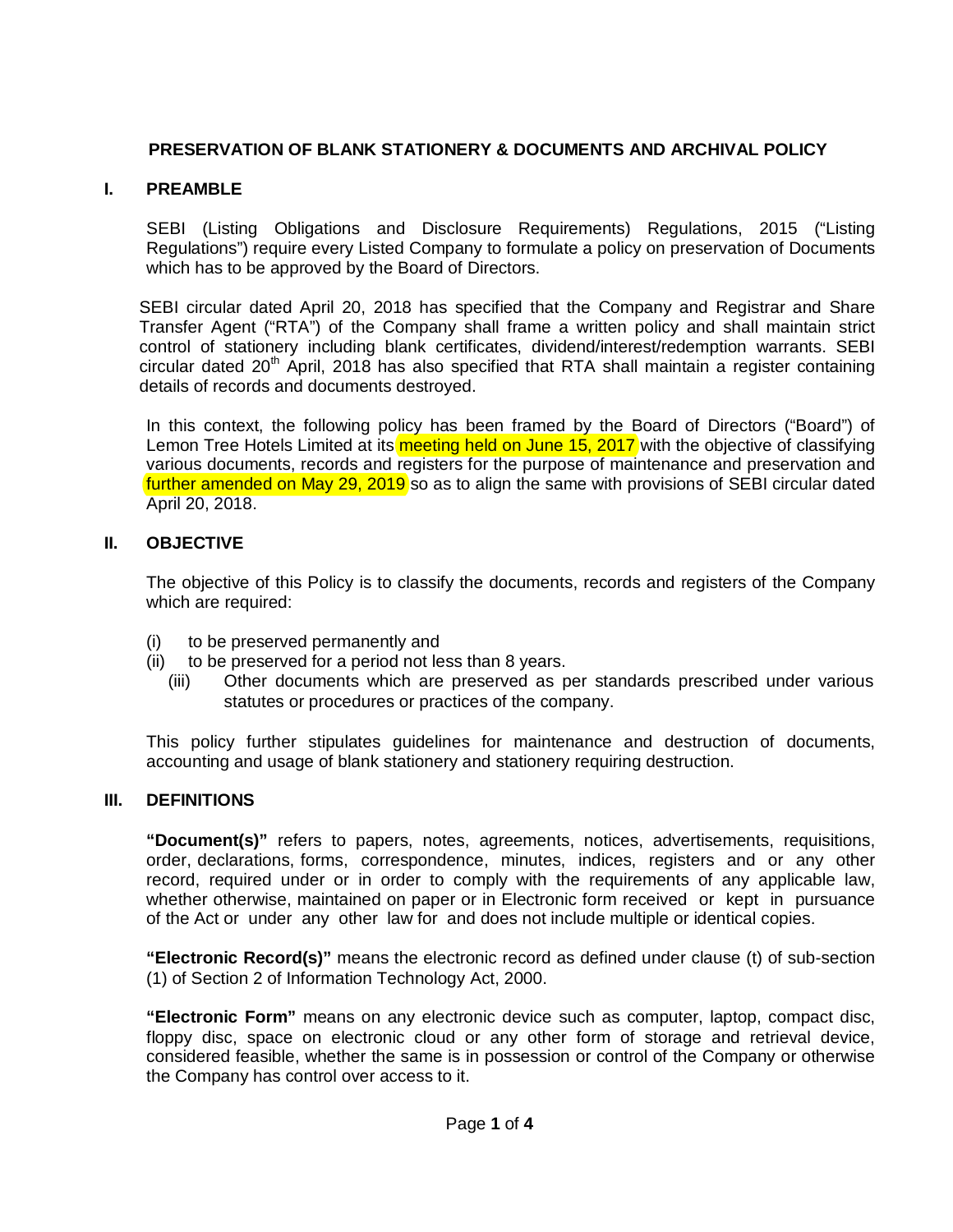**"Legal Hold"** refers to a direction from Legal to preserve certain data held by employees or database. All retention periods under this policy shall be suspended with respect to the documents subject to Legal Hold and all documents subject to Legal Hold are to be preserved in strict accordance with Legal Hold Instruction and not altered, destroyed or deleted until Legal informs employees that the Legal Hold has ended.

**"Maintenance"** means keeping Documents either physically or in electronic form.

**"Preservation"** means to keep in good order and to prevent from being altered, damaged or destroyed.

"**Stationery**" means and include Blank stationery viz., blank certificates (share, debenture or bond) and dividend, interest warrants and used stationery viz, returned undelivered certificates, cancelled or mutilated certificates, exchange certificates or certificates surrendered for redemption or exchange, dividend/interest warrants and en-cashed dividend/interest warrants.

# **IV. PRESERVATION OF DOCUMENTS**

The company shall preserve all the documents as per the requirements and provisions of the Companies Act, 2013 and the rules made there under, the Secretarial Standards, the Listing Regulations, SOP of the Company in this regard, if any and any other law, rules, regulations as may be applicable to the Company from time to time.

Documents which are to be maintained permanently:

The Company shall maintain the following documents on a permanent basis:

- (i) The Original Signed and Stamped Memorandum of Association and the Articles of Association of the Company
- (ii) Minutes of General Meetings, Board Meetings and various Committee Meetings
- (iii) Register of Members along with Index
- (iv) Foreign Register of Members, if any
- (v) Register of loans, guarantee, security and acquisition made by the company
- (vi) Register of investments not held in its own name by the company, if any
- (vii) Register of contracts with related party and contracts and Bodies etc. in which directors are Interested
- (viii) Register of Charges
- (ix) Registers of Renewed and duplicate share certificates
- (x) Register of directors and KMP
- (xi) Intellectual Property Documents shall include, but shall not be limited to Copyrights, Trademarks, Patents, and Industrial Designs. Intellectual Property Rights Documents that are owned by the Company shall be retained by the Company permanently

Documents which are to be maintained for at least eight financial years:

- (i) Books of account together with the vouchers relevant to any entry in such books of accounts
- (ii) Registers of Debenture holders (including Foreign Registers of Debentures) or Register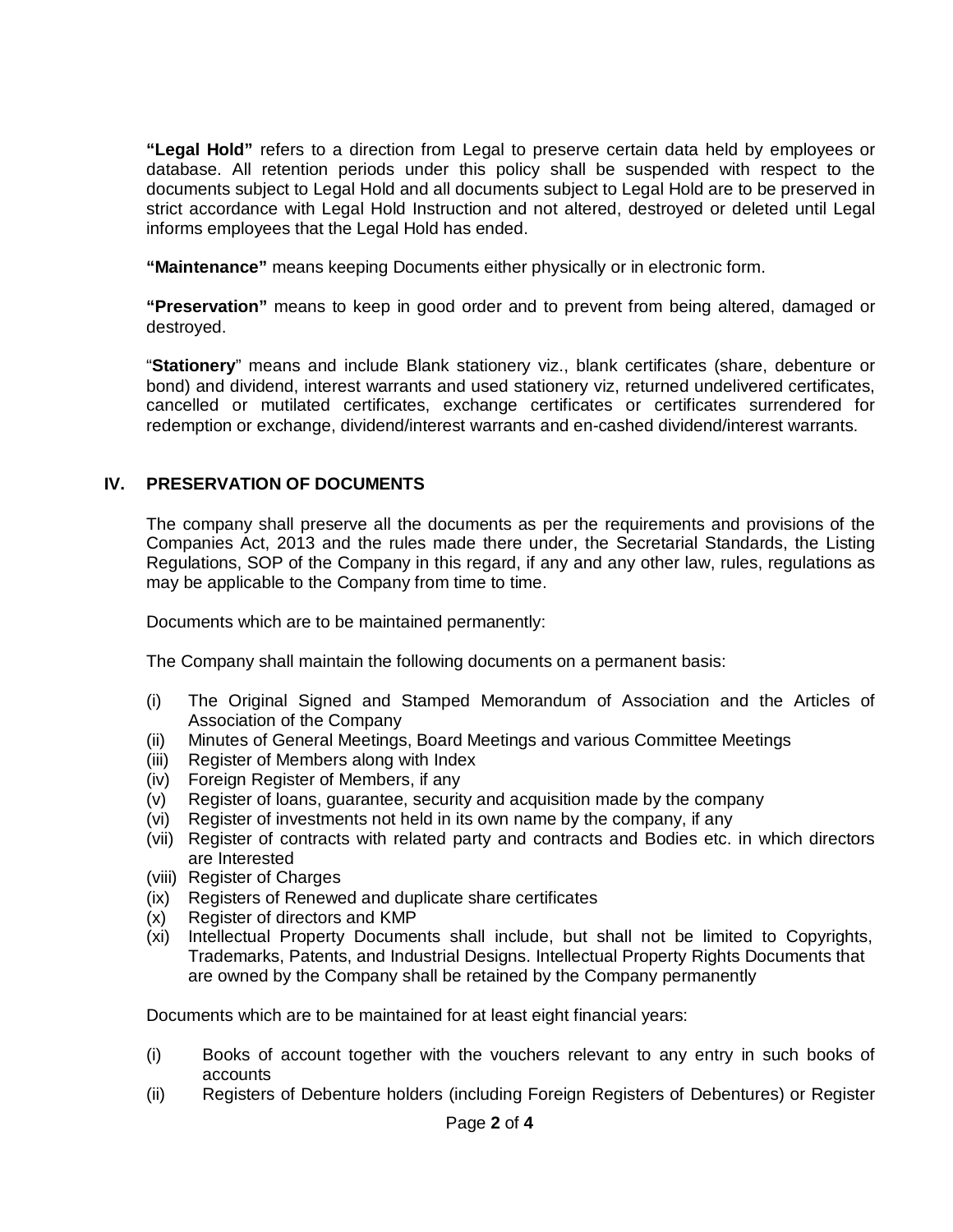for any other Securities issued by the Company

- (iii) Copies of Annual Returns
- (iv) Disclosure of Interest received from the Directors of the Company in the manner prescribed
- (v) Attendance Registers, Notices, Agenda, Notes on Agenda and other related papers of General Meetings, Board Meetings and various Committee Meetings
- (vi) Instrument creating a Charge or modifying a Charge, if any
- (vii) Changes to the Memorandum of Association and the Articles of Association, if any
- (viii) Register of deposits accepted or renewed, if any
- (ix) Tax Records Tax records including, but not limited to documents concerning tax assessment, tax filings, proof of deductions, tax returns, appeal preferred against any claim made by the relevant tax Authorities, shall be maintained for a period of 8 years or for a period of 8 years after a final Order has been received with respect to any matter which was preferred for Appeal, as the case may be
- (x) Employment /Personnel Record in case of employees of the Company
- (xi) Relevant marketing and sales documents
- (xii) Press Releases
- (xiii) Legal documents including but not limited to contracts, legal opinions, pleadings, Orders passed by any court or tribunal, Judgments, Interim Orders, Documents relating to cases pending in any Court or Tribunal or any other Authority empowered to give a decision on any matter, Awards, Documents relating to property matters

Archival Of Documents on Website:

Documents that are to be made available on the Company's website in compliance with the Listing Regulations will be made available on the website for 5 years and thereafter will be archived for a period of 3 years.

# **V. Usage & Reconciliation of stationery**

Up-to-date details of usage & reconciliation of all blank stationery including securities certificates should be maintained by the Company or through its third party agency/RTA as per the provisions of the Circulars/Guidelines issued by SEBI and any other law. A reconciliation report shall be maintained by the Company and the RTA.

#### **VI. MODE OF MAINTENANCE**

The Company shall maintain these records either in physical or electronic mode. The applicable provisions of law, rules and regulations with regard to electronic maintenance of records shall be adhered to:

All the records shall be maintained as per the prescribed formats, if any, as amended from time to time under the various rules and regulations.